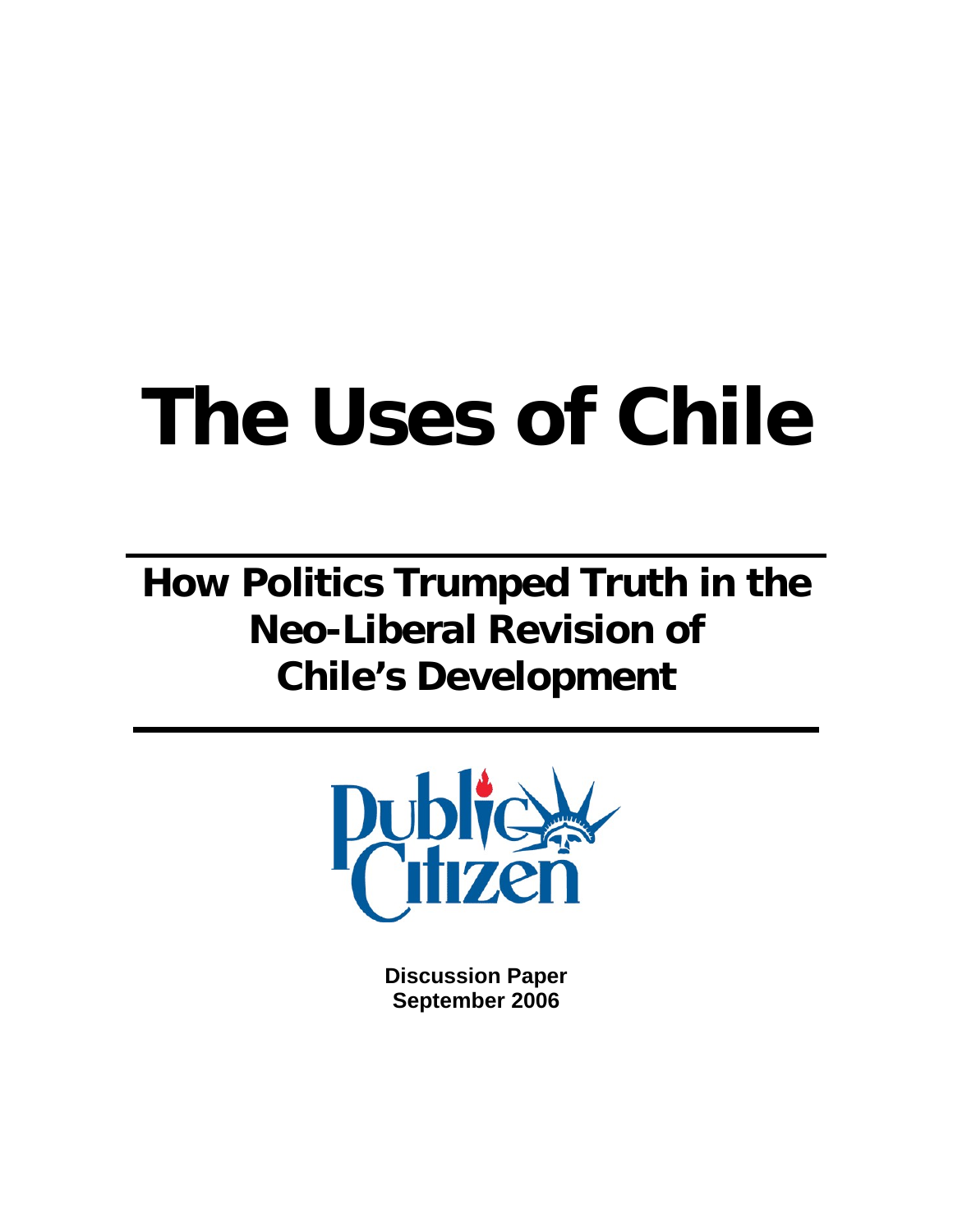© 2006 by Public Citizen's Global Trade Watch. All rights reserved. No part of this document may be reproduced or utilized in any form or by any means, electronic or mechanical, including photography, recording, or by information exchange and retrieval systems, without written permission from the authors.

Public Citizen is a nonprofit membership organization in Washington, D.C., dedicated to advancing consumer rights through lobbying, litigation, research, publications and information services. Since its founding by Ralph Nader in 1971, Public Citizen has fought for consumer rights in the marketplace, for safe and secure health care, for fair trade, for clean and safe energy sources, and for corporate and government accountability. Visit our web page at http://www.citizen.org.

Acknowledgments: This report was written by Todd Tucker. Thanks to Eliza Brinkmeyer, Paul Levy, Kate Pollard, Magnus Reitan, Tyson Slocum, Lori Wallach and Andrew Wolf for editing and other contributions. Special thanks to Randall Dodd, Susan Ellsworth, Sara Grusky, Sara Larrain, Jaime Ruiz-Tagle, Luis Sandoval, and Mark Weisbrot for their insights, and also to the various Chilean experts that were of assistance in directing me towards useful information.

Additional copies of this document are available from: Public Citizen's Global Trade Watch 215 Pennsylvania Ave SE, Washington, DC 20003 (202) 546-4996 PC Product ID No.: E9021

#### **Other Titles by Public Citizen's Global Trade Watch:**

The WTO's Empty Hong Kong "Development Package": How the World Trade Organization's 97% Duty-Free Proposal Could Leave Poor Countries Worse Off (June 2006; with ActionAid)

Dangerous CAFTA Liaisons: Members of Congress Providing Decisive Votes on Trade Deal Receive Jump in Corporate Campaign Cash (February 2006)

Big Box Backlash: The Stealth Campaign at the World Trade Organization to Preempt Local Control Over Land Use (December 2005)

Trade Wars: Revenge of the Myth / Deals for Trade Votes Gone Bad (June 2005)

Fool Me Twice? Chamber of Commerce Distorts NAFTA Record, Hides CAFTA Costs (Mar.05)

NAFTA's Threat to Sovereignty and Democracy: The Record of NAFTA Chapter 11 Investor-State Cases 1994-2005 (February 2005)

Another Americas is Possible: The Impact of NAFTA on the U.S. Latino Community and Lessons for Future Trade Agreements, written with Labor Council for Latin American Advancement (LCLAA) (August 2004)

Whose Trade Organization? A Comprehensive Guide to the WTO (New Press, 2004)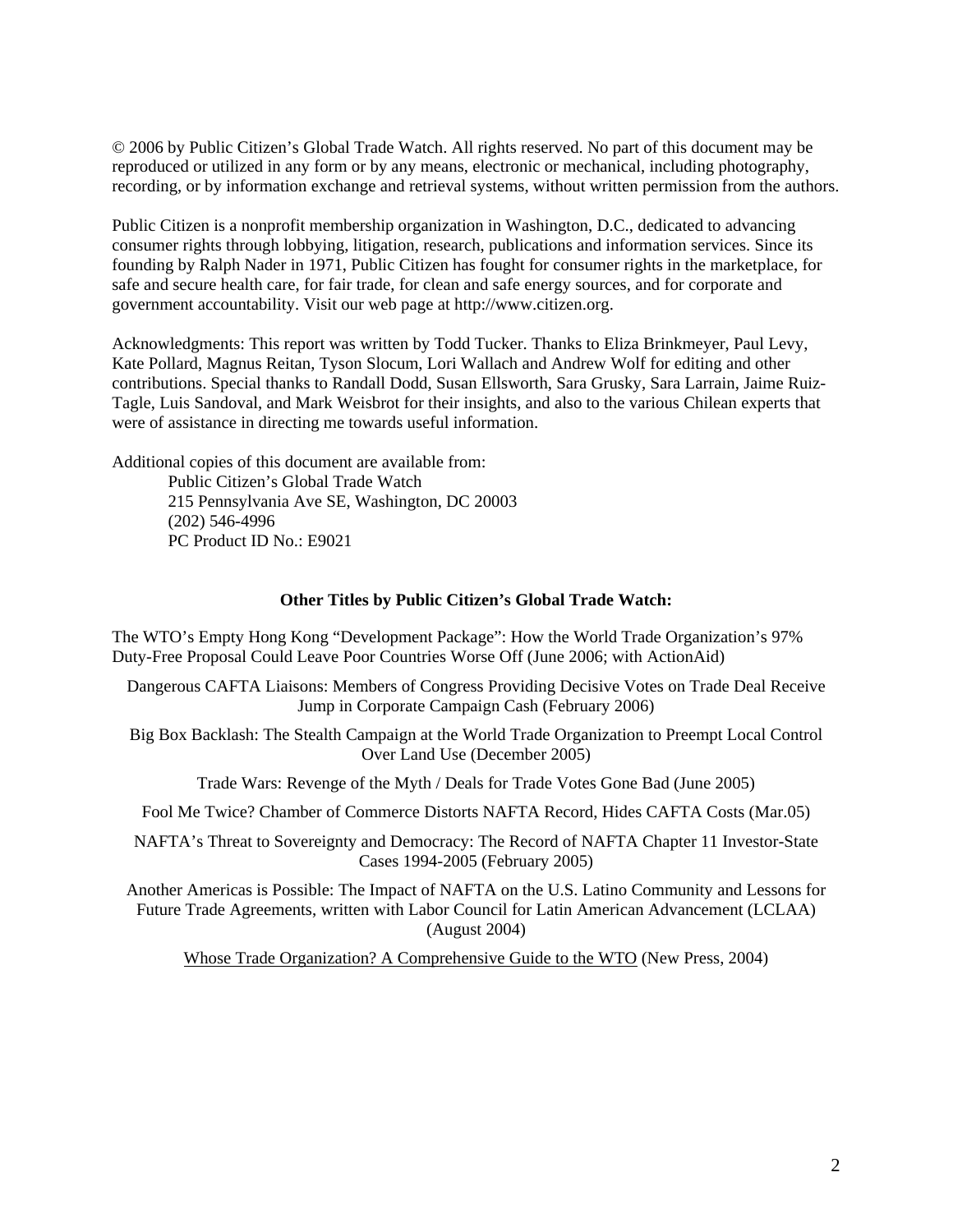## **Executive Summary**

The trail of recent hemispheric history is littered with Latin American countries that have adopted the radical model of economic policy termed "neo-liberalism" and subsequently seen dramatic reductions in their rates of income growth and a widening of their social cleavages. Against this continent-wide trend of economic disaster, Chile runs on, seemingly alone in its economic progress.

In country after country in Latin America, voters are electing candidates that ran on platforms that reject neo-liberalism. A recent study by researchers at the Inter-American Development Bank found that, of a total of 66 presidential and 81 legislative elections in 17 Latin American countries during the 1985-2002 period, incumbent parties that pursued trade liberalization and privatizations while in office lost between 25 to 50 percent of their previous votes when pursuing reelection.<sup>[1](#page-2-0)</sup> In response, neo-liberalism's defenders are attacking these new progressive governments' policy initiatives by pointing repeatedly to Chile's economic "success" – namely decades of steady per capita growth rates that they attribute to Chile's strict adherence to the neoliberal model.

This paper examines:

 $\overline{a}$ 

- The policies actually implemented by Chile during the recent decades of growth and finds that Chile, far from being a model of successful neo-liberal policies, is in fact a case study in the virtues of many non-neo-liberal policies.
- The resulting economic outcomes beyond the impressive per capita growth rates and finds steadily-high income inequality as essential services were privatized; export-led growth based on exploitation of a few natural resources – 90 percent being fisheries, copper, wood and other primary products – continued at an unsustainable rate; and the manufacturing sector continued to contract as a share of output.

The paper concludes that many of the neo-liberal policies that the Chilean government did adopt have caused economic harm or have not helped needy sectors of society and the environment, while much of Chile's success in terms of per capita income and export growth can be attributed to the successful use of non-neo-liberal policies.

<span id="page-2-0"></span><sup>&</sup>lt;sup>1</sup> Eduardo Lora and Mauricio Olivera, "The Electoral Consequences of the Washington Consensus," Inter-American Development Bank Briefing, Oct. 26, 2004.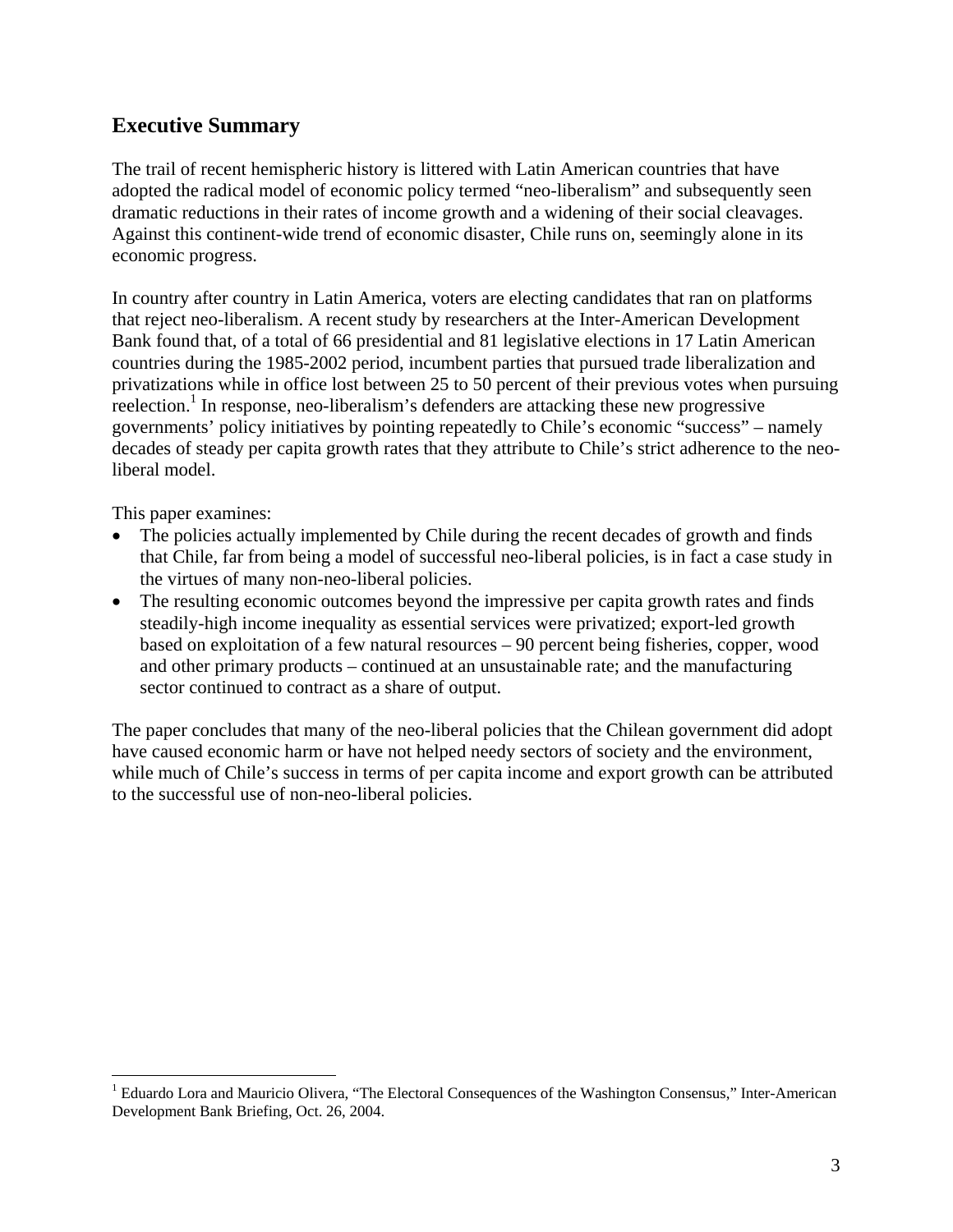### **Introduction**

 $\overline{a}$ 

In March 2006, Michelle Bachelet was inaugurated with much fanfare as Chile's first female head of state. The ceremonies offered an opportunity for pundits and politicians to celebrate Chile's sustained high rate of economic growth, which stands in sharp contrast to the rest of Latin America. Over the last 25 years – a period of diminished rates of growth for the overwhelming majority of developing countries – the Latin American continent has suffered the worst economic growth performance in its modern history. From 1980-2005, real income per person in the region grew by only 13 percent. In the prior 20 years – 1960-1980 – per capita income in Latin American countries grew by 82 percent in real terms. In contrast, Chile has escaped the continent-wide trend, having more than twice the growth in the latter period as in the former period. $2$ 

Chile's growth rates in the past decade are constantly touted as evidence of the virtues of socalled "neo-liberalism." Neo-liberalism refers in part to the package of policies imposed through the structural adjustment packages countries must sign to obtain loans from the International Monetary Fund (IMF) and the World Bank. This same policy package, to differing degrees, has also been implemented through international commercial agreements such as the World Trade Organization (WTO) and the North American Free Trade Agreement (NAFTA). Additionally, the U.S. government has pressured countries to adopt aspects of this policy package as conditions for obtaining debt relief and trade preferences.<sup>3</sup>

Underlying these policies is a radical worldview: markets should be the primary institution making determinations about social and economic outcomes, and these markets must be freed from the inefficiencies of regulation and state intervention.<sup>[4](#page-3-2)</sup> Specific policies favored by this policy mind-set include trade, finance and investment liberalization; privatization of services and other government assets; deregulation and/or harmonization of regulatory policies; establishment of new property rights including protections for intellectual property and special rights for foreign investors; budget austerity; and tight monetary policies. As we will see, Chile's actual policy history differed greatly from this "idealized form" of neo-liberalism.

<span id="page-3-0"></span><sup>&</sup>lt;sup>2</sup> Center for Economic and Policy Research calculations based on the International Monetary Fund's September 2005 World Economic Outlook numbers. Jamaica was the only other Latin American/Caribbean country to not show a lower rate of growth decline in the latter period, with the 1980-2000 period growing slightly more than in the 1960-80 period. In any event, growth rates were low in both periods. 3 Robert Wade, "The Invisible Hand of the American Empire," *Ethics and International Affairs* 17, no. 2, 2003;

<span id="page-3-1"></span>Demetrios Papademetriou, John Audley, Sandra Polaski, and Scott Vaughan, "NAFTA's Promise and Reality: Lessons from Mexico for the Hemisphere," Carnegie Endowment for International Peace, November 2003. 4

<span id="page-3-2"></span><sup>&</sup>lt;sup>4</sup> However, neo-liberals-in-practice are very different from neo-liberals-in-theory. In practice, neo-liberals favor significant government intervention in the market, ranging from the use of government force to back the monopoly patents of pharmaceutical companies to the use of government-granted limited liability charters to shield corporations from the claims of their creditors and employees. *See* Dean Baker, *The Conservative Nanny State*, (Washington, D.C.: Center for Economic and Policy Research, 2006.)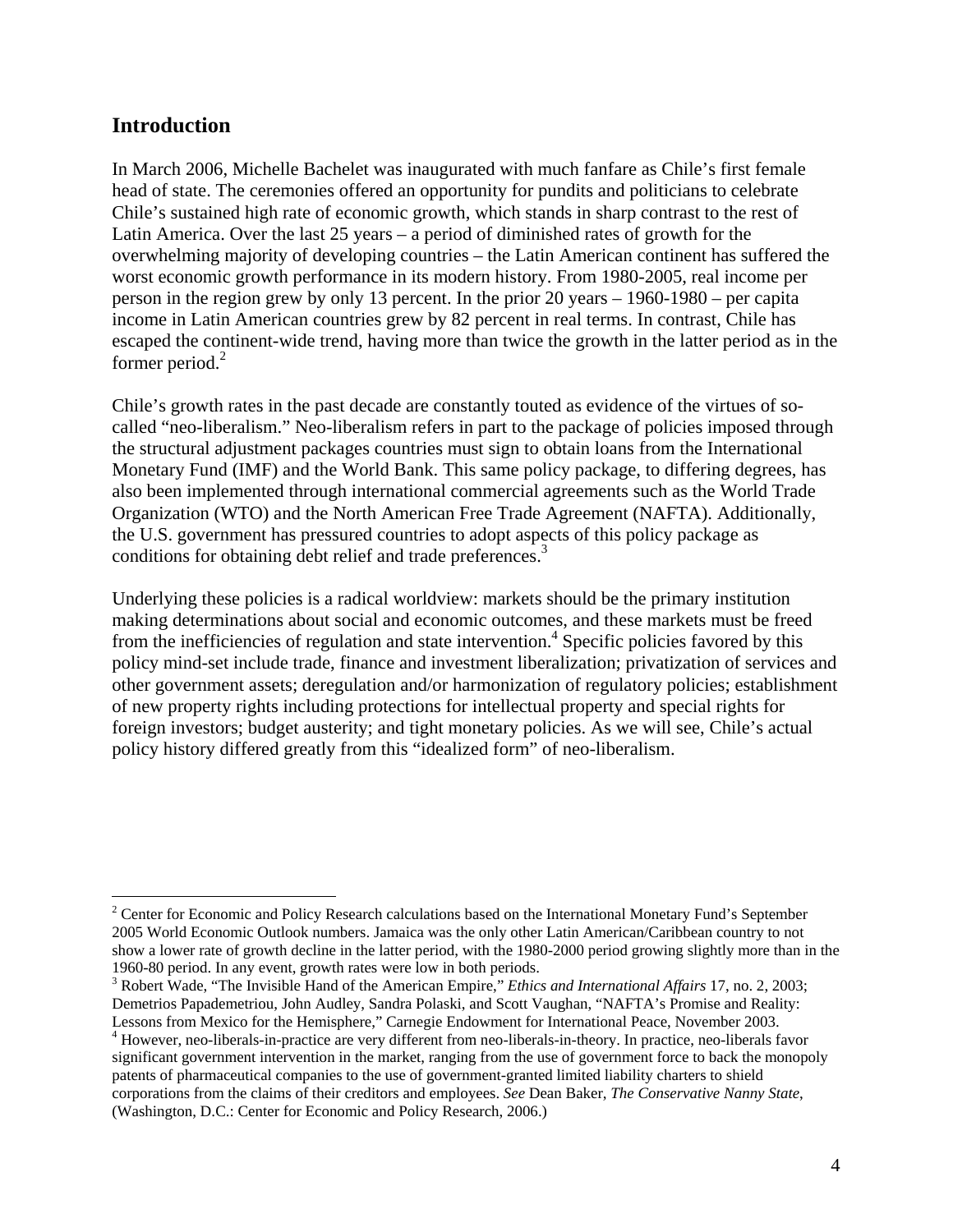## **Creation myth of the "Miracle of Chile"**

In an effort to encourage or coerce more countries to adopt neo-liberalism, the model's intellectual defenders have created the notion of "model pupils" – countries who, so the story goes, adopted neo-liberal policies and obtained high rates of economic growth as a result. The first generation of "models" consisted of the fast-growing economies of South Korea and Taiwan, which were held up as countries that pursued a policy of "free trade" and therefore grew faster. That these countries' export success was achieved with major government subsidies and interventions – and that they strictly limited imports and tightly regulated finance and investment policy – was conveniently omitted from the story. Their success based on non-neo-liberal principles continued until rapid financial liberalization triggered the 1997 Asian Financial Crisis, which then rolled back decades of economic development progress.

With these and other model pupils in economic distress, China and India – also fast-growing economies – have become were the preferred case studies of the neo-liberal policy establishment, again a convenient selection of fast-growing countries whose "success" is built on the converse ofthe neo-liberal agenda.<sup>5</sup> Within Latin America, Argentina was long the neo-liberal poster child until it too crashed and burned. (Since replacing its IMF and World Bank-imposed policies, Argentina has become the fastest growing economy in Latin America.)<sup>[6](#page-4-1)</sup>

This left Chile as the favored (and only) exhibit in the "model museum" to be held up as a regional template for developing countries. Chile's experience under neo-liberal policies was termed "the miracle of Chile" by conservative economist Milton Friedman.<sup>7</sup>

The mantra of Chile as the epitome of neo-liberal faithfulness could be seen in U.S. opinion pages in the lead-up to the recent Chilean election and Bachelet inauguration. *The Washington Post* editorial page celebrated that Chile "increasingly looks and behaves more like a European country than one of its neighbors," and posited that Bachelet "doesn't question the foundations of her country's growing prosperity – which are the very free trade, foreign investment and free markets that elsewhere in the region are demonized as 'neo-liberalism."<sup>8</sup> U.S. Secretary of State Condoleeza Rice gave the Bush administration's take on the Chilean model when it praised outgoing president, and Bachelet's fellow party member – Ricardo Lagos as a "strong force … for free economies throughout the region.["9](#page-4-4)

 $\overline{a}$ 

<span id="page-4-0"></span><sup>&</sup>lt;sup>5</sup> Economists Ha-Joon Chang and Ilene Grabel have shown why it is false to describe either set of countries as neoliberal success stories: "[These] governments used a judicious mix of state intervention and market incentives (especially in relation to export markets) to promote a range of domestic industries. Governments also used a host of policy measures to modernize the industrial structure and increase productivity. These included: infant industry protections; export and other business subsidies; directed credit (in which state-controlled banks provided subsidized credit to designated industries); indicative investment planning; regulation and coordination of industrial investment; and both targeted and general support for R&D and training." *See* Ha-Joon Chang and Ilene Grabel, *Reclaiming Development: An Alternative Economic Policy Manual, (Zed Books: London, 2004), at 75.* 

<span id="page-4-2"></span><span id="page-4-1"></span><sup>&</sup>lt;sup>6</sup> Alan Cibils, "Argentina and the IFIs: Better Off Without Them?" *Foreign Policy in Focus*, Oct. 20, 2004.  $\frac{7}{1}$  For an example of the tendency of policy-makers to confuse Chile's highly strategic export strategy with a policy of "free trade," *see* Lawrence E. Hinkle, Alberto Herrou-Aragon, and Francesca Castellani, "An analysis of Chile's trade regime in 1998 and 2001: a good practice trade policy benchmark," World Bank Africa Region Working Paper

<span id="page-4-3"></span>No. 71, July 2004.<br><sup>8</sup> "A Leader for the 21st Century," *Washington Post*, Jan. 18, 2006.

<span id="page-4-4"></span>Larry Rohter, "Chile's Socialist President Exits Enjoying Wide Respect," *New York Times,* March 11, 2006.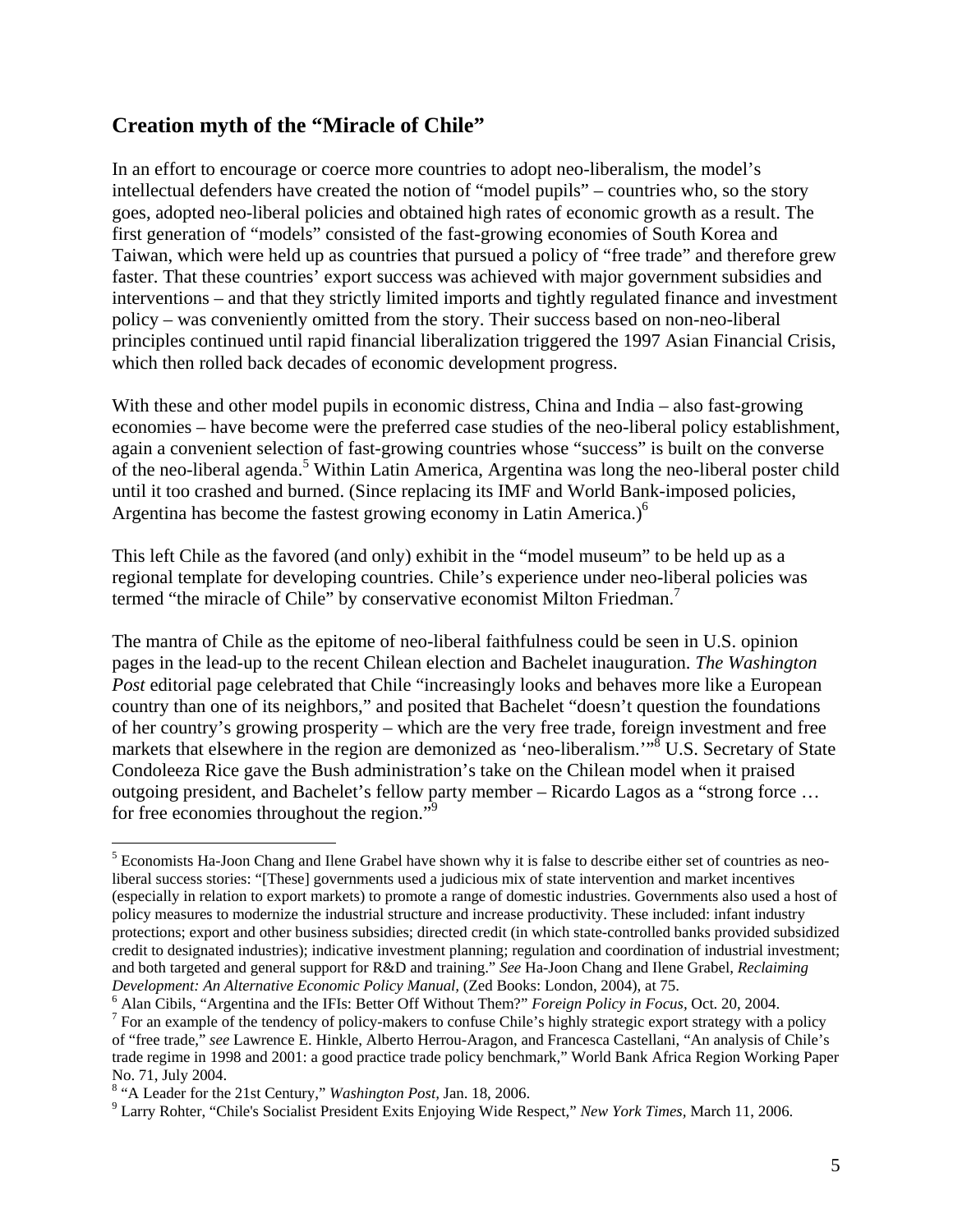Even the government of Chile repeats this myth in an effort to attract more trade opportunities for the country. At a recent briefing at the neo-liberal American Enterprise Institute in Washington, a Chilean government representative credited the country's "open economy and foreign trade orient [ation]" for the country's development success.<sup>10</sup>Also, President Bachelet publicly supports initiatives strongly supported by the United States but opposed by majorities in Latin America, such as the Free Trade Area of the Americas (FTAA) and the Doha Round of the WTO expansion negotiations.<sup>[11](#page-5-1)</sup>

But, as with many past endeavors to hold up certain countries as paradigms of success based on a one-size-fits-all "model" for development, the neo-liberals' use of Chile conveniently omits important realities that disprove their thesis.

## **Growing income inequality, diminished access to essential services and unsustainable reliance on natural resource exports: the Chile story less often told**

#### **1. Chile's economic inequality is among the worst in the world, even while targeted social policies aided those at the bottom.**

Even considering the post-Pinochet period, income inequality in Chile remains startlingly high. Chile is one of the most unequal societies in the world, and has gotten more so since the 1960s, with the richest 10 percent of the population now accounting for nearly half the country's income. [12](#page-5-2) Table 1 shows Chile's relative inequality ranking among select countries. Of over 120 countries for which the United Nations reports this data, Chile ranks among the highest in terms of income inequality.

1

<span id="page-5-0"></span><sup>&</sup>lt;sup>10</sup> Power-point at the American Enterprise Institute, by Rolando F. Ortega, "U.S.-Chile Free Trade Agreement: implementation and results," ProChile, Embassy of Chile, May 23, 2006.

<span id="page-5-1"></span><sup>&</sup>lt;sup>11</sup> See Michelle Bachelet, "For global progress, focus on fair trade," *Christian-Science Monitor*, Jan. 9, 2006; and David Haskel, "New Chilean Leader to Push Conclusion Of Free Trade Area of the Americas Pact," *BNA Report for Executives,* March 29, 2006. The Chilean government has a history of promoting the impression of Chile as a neoliberal success story. *See* Osvaldo Rosales, "Chile-U.S. Free Trade Agreement: lessons and best practices," Paper by Chilean Director General for International Economic Relations for the U.S. Chamber of Commerce, April 28, 2003. The annual *Latinobarómetro* polls consistently show high levels of skepticism with regard to neo-liberal policies.<br><sup>12</sup> Jaime A. Ruiz-Tagle, "Chile: 40 años de desigualdad de ingresos," Departmento de Economía, Universid

<span id="page-5-2"></span>*Chile*, Universidad de Chile Working Paper No. 165; United Nations University's World Institute for Development Economics Research's World Income Inequality Database v 2.0a, June 2005, accessed April 28, 2006.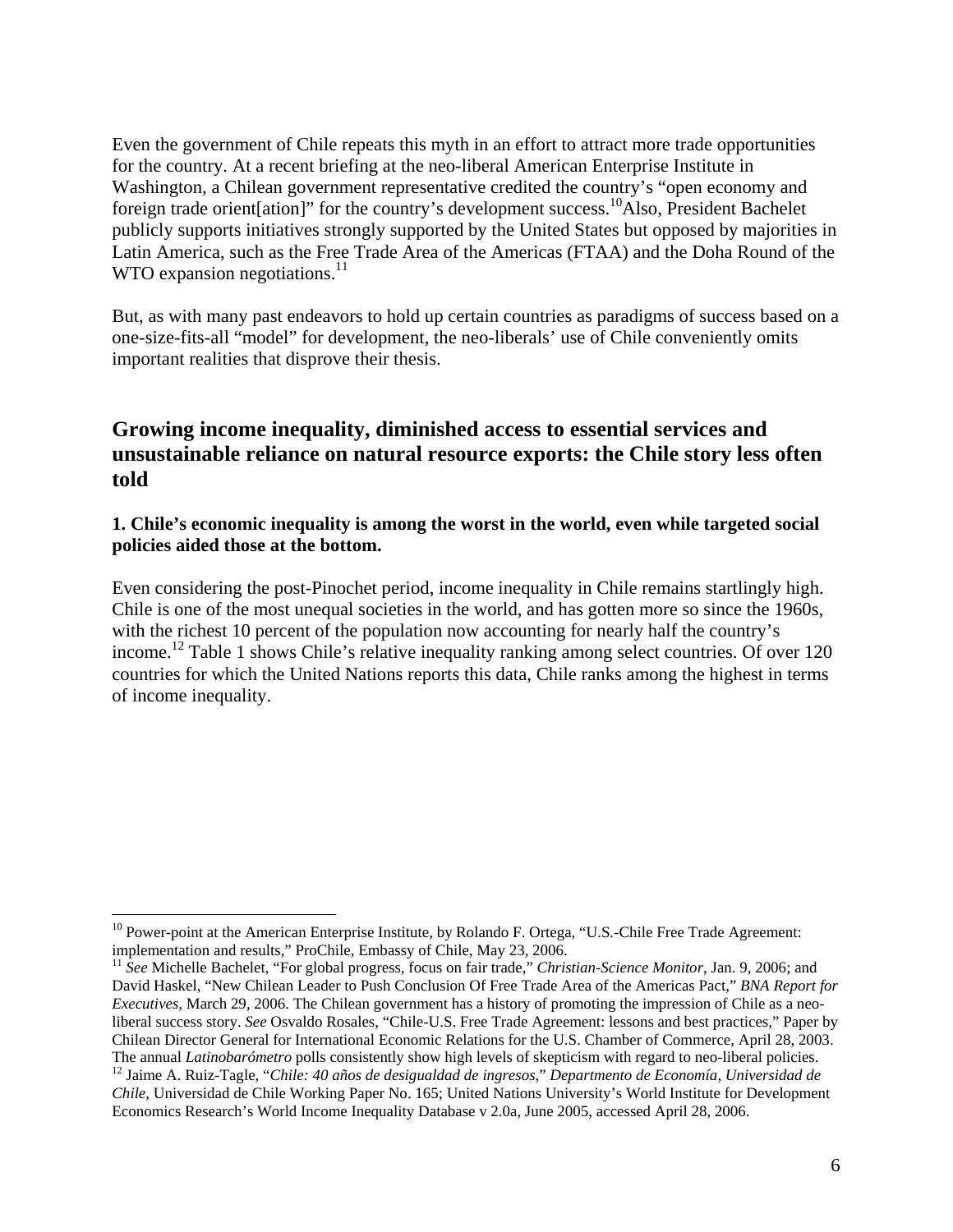| 1 avit 1             |                                       |                                                |                                    |                                        |
|----------------------|---------------------------------------|------------------------------------------------|------------------------------------|----------------------------------------|
| Country              | <b>Rank Among</b><br><b>Countries</b> | Gini Index <sup>13</sup><br>$(1 = most equal)$ | <b>Income of</b><br>Richest $10\%$ | <b>Income of</b><br><b>Richest 20%</b> |
|                      | $(1 = most equal)$                    |                                                | to Poorest<br>10%                  | to Poorest<br>20%                      |
| Denmark              | 1                                     | 24.7                                           | 8.1                                | 4.3                                    |
| Finland              | 10                                    | 26.9                                           | 5.6                                | 3.8                                    |
| South Korea          | 26                                    | 31.6                                           | 7.8                                | 4.7                                    |
| France               | 34                                    | 32.7                                           | 9.1                                | 5.6                                    |
| U.K.                 | 51                                    | 36                                             | 13.8                               | 7.2                                    |
| Jamaica              | 63                                    | 37.9                                           | 11.4                               | 6.9                                    |
| <b>United States</b> | 92                                    | 40.8                                           | 15.9                               | 8.4                                    |
| Argentina            | 106                                   | 52.2                                           | 39.1                               | 18.1                                   |
| <b>Chile</b>         | 113                                   | 57.1                                           | 40.6                               | 18.7                                   |
| Namibia              | 124                                   | 70.7                                           | 128.8                              | 56.1                                   |

**Table 1** 

*Source: United Nations 2005 Development Programme Report* 

Over Chile's growth spurt, real wages for the *average worker* continued their downward path begun in the 1970s, even while real minimum wages continued to grow as a result of active policies oriented at the *very poorest workers* (described later). Furthermore, the reliance of the Chilean labor market on export-oriented agriculture has created high bouts of seasonable unemployment and erratic behavior in household income over the course of each year. This combination of factors reveals a picture of the Chilean income distribution which shows a small cluster at the top and a large cluster just making ends meet.<sup>[14](#page-6-1)</sup>

Nearly all economists agree that trade has been one of the factors increasing income inequality – the gap between the incomes of the rich and skilled and the poor and unskilled – in Chile and elsewhere in the last two decades plus. This is both a prediction of trade theory and an empirical finding in a large body of research.<sup>15</sup> A recent study concluded that trade liberalization in Chile has led to greater inequality between workers with a university degree and those with only a high school degree.<sup>16</sup> Even mainstream economists have acknowledged that Chile's trade liberalization has been biased against less-skilled workers.<sup>17</sup>

Furthermore, it wasn't until the 1990s that Chilean income growth led to substantial poverty reduction, and here too, non-neo-liberal policies helped achieve this goal. In the 1980s, nearly

1

<span id="page-6-0"></span> $13$  The Gini index is a common measure of income inequality. 0 represents a country with perfect equality and 100

<span id="page-6-1"></span>represents a country with complete inequality.<br><sup>14</sup> *See* Patricio Escobar S., "Economy and the Labor Market in Chile: the behavior of salaries in the midst of a crisis," Global Policy Network, 2002.

<span id="page-6-2"></span><sup>&</sup>lt;sup>15</sup> See Paul Krugman, "Growing World Trade: Causes and Consequences," Brookings Papers on Economic Activity, 1995; William Cline, *Trade and Income Distribution*, (Washington, D.C.: Institute for International Economics,

<span id="page-6-3"></span><sup>1997). 16</sup> Elisa Borghi, "Trade Openness and Wage Distribution in Chile," *Centro di Ricerca sui Processi di Innovazione e*

<span id="page-6-4"></span><sup>&</sup>lt;sup>17</sup> Olga Fuentes and Simon Gilchrist, "Skill-biased technology adoption: Evidence from the Chilean manufacturing sector," Boston University Department of Economics, The Institute for Economic Development Working Paper No dp-150, November 2005.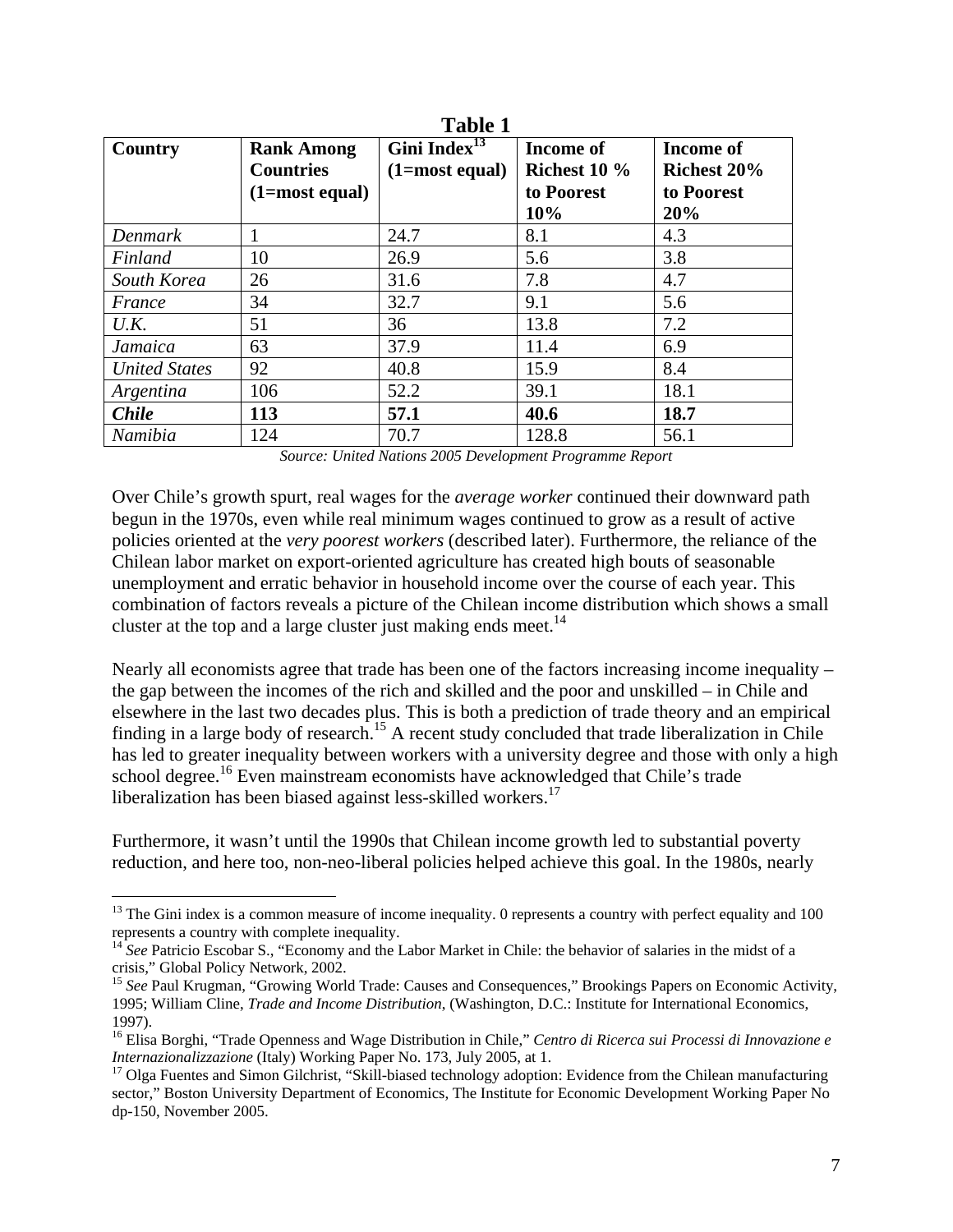half of all Chileans were poor: today, fewer than one-in-five Chileans are poor.<sup>18</sup> This change was brought about by reforms upon the return to democracy in 1990 that increased taxes and thus expanded social spending by 200 percent over the decade, which included minimum income insurance, education and housing programs. As Chile's former finance minister notes, "about 60 percent of Chile's poverty eradication in the 1990s can be attributed to economic growth and 40 percent to social policies<sup>"19</sup> – both economic outcomes that neo-liberal policies have not generally helped to promote. While neo-liberals generally favor both growth and some social policies in theory, in practice, neo-liberal policies have led to very little growth, because of the contractive fiscal and monetary mandates that often accompany neo-liberal structural adjustment packages. Chile, on the other hand, has had expansive fiscal policies, primarily through an increase in tax collections to fund social programs. As Figure 1 shows, Chile's social expenditure as a percentage of national income has been growing steadily since the early 1990s. Chile's profile in this regard is today much more in line with Latin American countries that have historically had stronger social protections and very different from Chile's anti-egalitarian, Pinochet-governed past.



*Source: United Nations Economic Commission on Latin America and the Caribbean, Social Panorama of Latin America, 2005.* 

 $\overline{a}$ 

<span id="page-7-0"></span><sup>&</sup>lt;sup>18</sup> "Poor and Indigent Population: Chile," Social Indicators and Statistics Database, United Nations Economic Commission for Latin America and the Caribbean, website, accessed May 1, 2006.

<span id="page-7-1"></span><sup>19</sup> Alejandro Foxley, "Successes and Failures in Poverty Eradication: Chile," *Reducing Poverty, Sustaining Growth – What Works, What Doesn't, and Why*, (World Bank: Washington, D.C., 2004), at 1.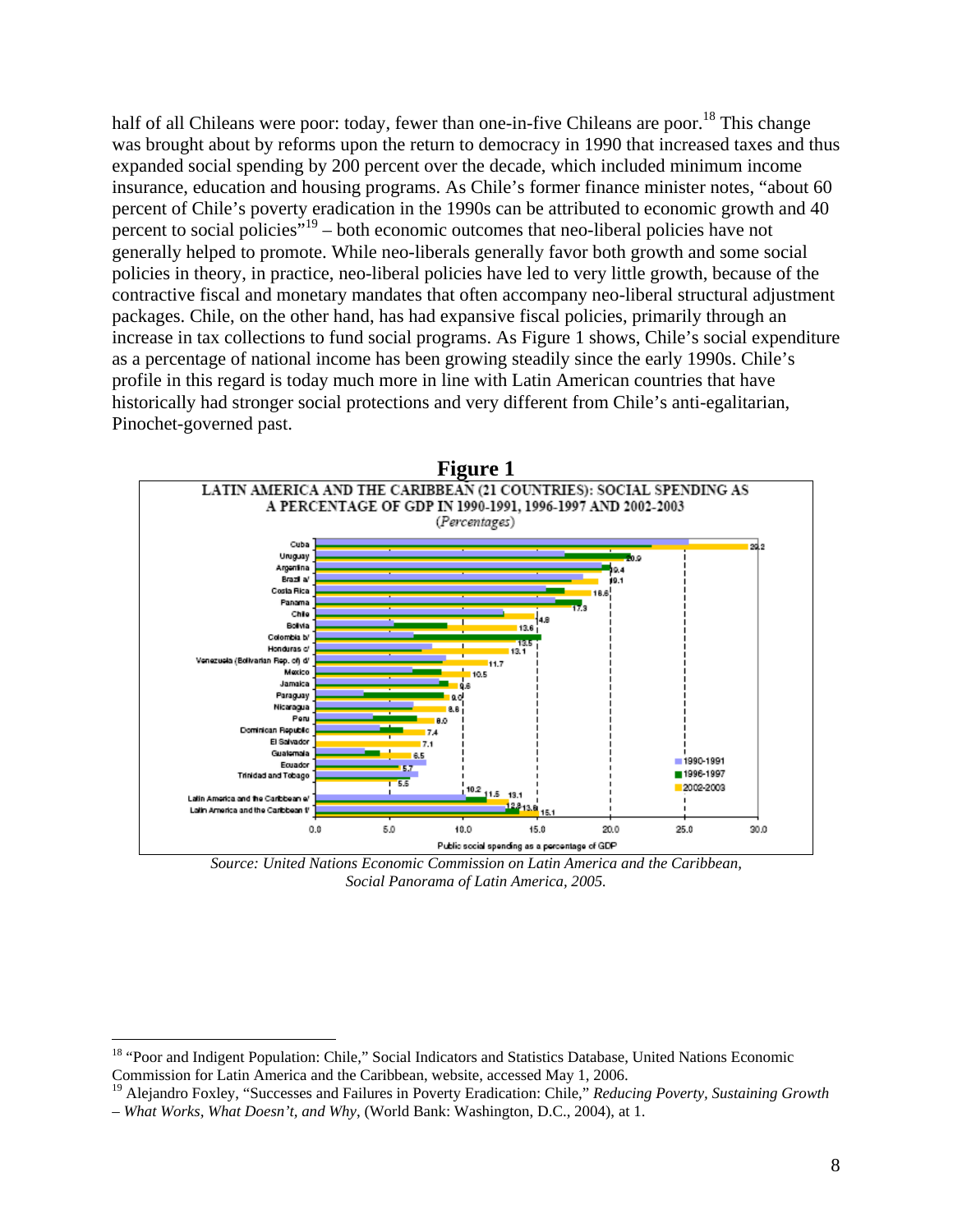#### **2. Chile's growth relies heavily on export of limited natural resources at unsustainable rates, while its manufacturing sector continues to contract.**

An engine of Chile's growth touted as evidence of the benefits of "free trade" has been its robust export rates. Yet, Chile's export success has relied heavily on exploitation of just a few natural resources. While the country has diversified away from copper exports somewhat, close to 90 percent of its exports have been based on natural resources such as salmon and wood and other primary products. Chile's export concentration ratios<sup>20</sup> are twice that of other export-oriented economies such as Malaysia and Australia, and this ratio is even higher for Chile's trade with non-Latin American countries such as the United States than it is with its neighbors.<sup>21</sup>

Chile's rate of exploitation of its renewable resources significantly outpaces their replacement rates. According to a study by *Chile Sustentable*, an environmental NGO based in Chile, mining alone makes up much of the economic output and more than 60 percent of regional exports in 5 of Chile's 13 regions – and nearly 100 percent in Chile's Region II. As the NGO's report shows, this over-concentration is of grave importance, since the so-called "multiplier effect" – or the tendency of activity in one economic sector to beget more economic activity in other sectors – of mining is much lower than of almost any other type of economic activity. For instance, for every dollar that is spent in the mining sector, other sectors of the economy see an increase of only \$1.80, while a dollar of activity in financial services or public administration can see a multiplier of three to four dollars.<sup>[22](#page-8-2)</sup>

While many countries simply haven't such natural resources to export, even Chile's blessed abundance will not provide continued wealth at the current rate of exploitation. Reliance on the exhaustible mining and fisheries sector portends "limits to the proposal for economic growth [and] for the pursuit of an open economy and external growth," in the words of distinguished Chilean economist Osvaldo Sunkel[.23](#page-8-3) This factor is especially relevant because Chile's natural resource-based export growth has masked an important trend of contraction in Chile's manufacturing sector that has taken place since the 1970s. As Figure 2 shows, Chilean manufacturing has declined steadily from a high of 30 percent of GDP in the early 1970s to a low of 18 percent in 2000, taking the country back to pre-World War II levels of industrialization.

<span id="page-8-0"></span><sup>&</sup>lt;sup>20</sup> "Export concentration ratios" are defined as the share of the country's top exports over its total exports.

<span id="page-8-1"></span><sup>&</sup>lt;sup>21</sup> Mauricio Mesquita Moreira and Juan Blyde, "Chile's Integration Strategy: Is There Room for Improvement,"<br>Inter-American Development Bank Working Paper, April 2006, at 8-9 and 42.

<span id="page-8-2"></span><sup>&</sup>lt;sup>22</sup> Chile Sustentable, "Desafios Socio-Ambientales Para El Desarrollo Nacional y de las Regiones Mineras," April 12, 2006.

<span id="page-8-3"></span><sup>23</sup> Osvaldo Sunkel, "Is the Chilean 'miracle' sustainable?" *Journal of Interamerican Studies and World Affairs,* Fall 1995.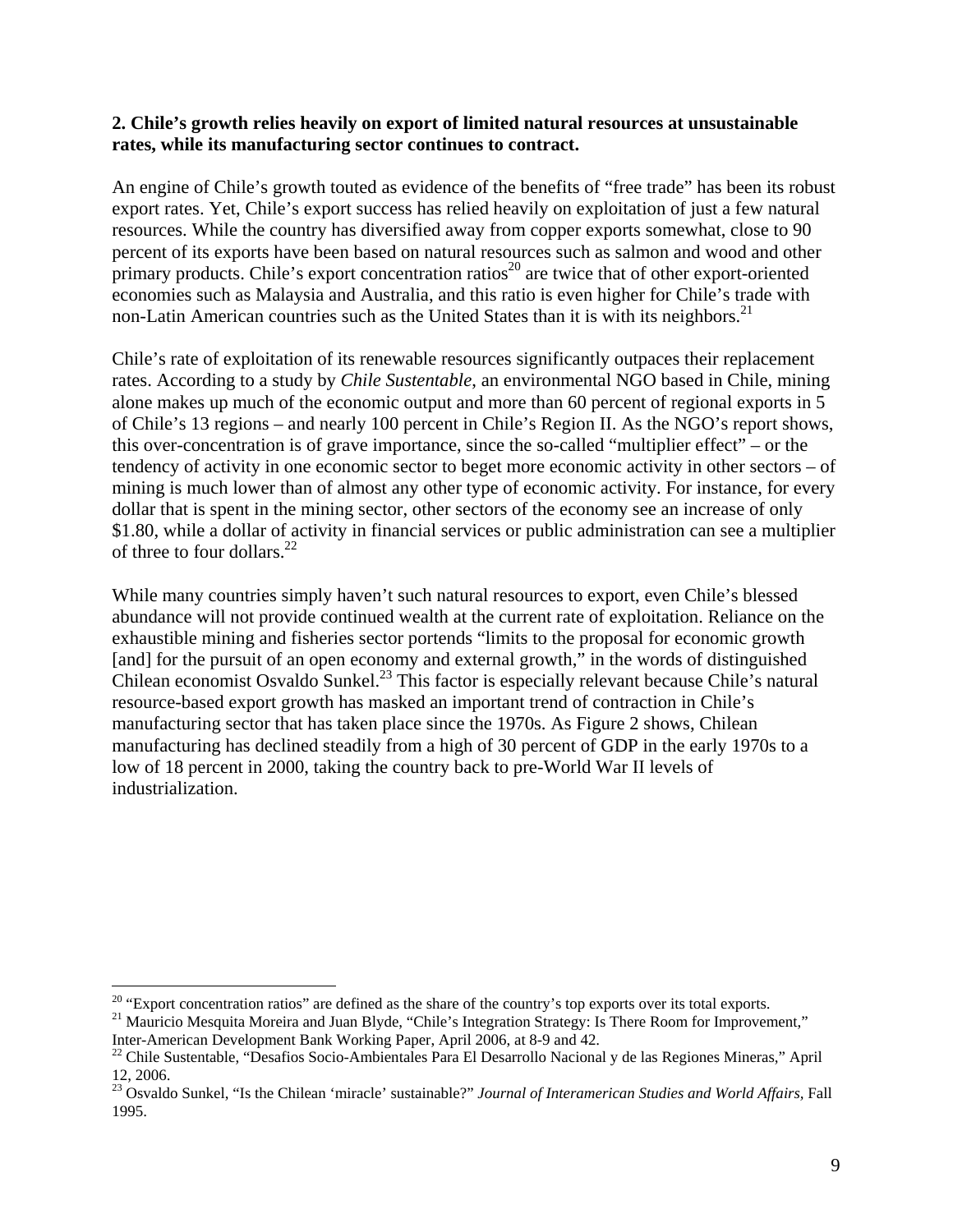



*Source: Oxford Latin American Economic History Database (OxLAD); author's calculations*

During the same period, Chile has suffered a sharp decrease in the "eco-efficiency" – or material input required to produce a unit of  $GDP - of$  the country's economy.<sup>24</sup> Chile's lack of export diversification also exposes the economy to price shocks in commodity markets, while greater export diversification could have increased the country's productivity and income growth rate.<sup>25</sup>

#### **3. Privatizations have cut access to essential services and undermined retirement security.**

Chile has fully or partially privatized virtually all of its essential services, including water, electricity, telecommunications, education, health, critical infrastructure and the social security system. The bulk of the privatizations occurred during the Pinochet dictatorship. While there were 179 state-owned firms in 1973, there were only 44 by 1989. As noted by a recent study, "privatization in Chile was not transparent in its early stages … Furthermore, policymakers explored untried policies in the absence of a free press – there is almost no record of privatizations that took place in the 1970's."<sup>[26](#page-9-2)</sup>

Despite the Pinochet dictatorship's supposed ideological commitment to privatization, it is notable that it kept the country's most lucrative sector – copper – in state hands. *Codelco,* as the state-owned copper company is known, is the largest copper producer in the world, and opinion

<span id="page-9-0"></span> $\overline{a}$ <sup>24</sup> Nicola Borregaard, "Trade Liberalization in Chile: What is the Evidence of its Effects and How Can Sustainable Development Be Safeguarded?" and "Trade-led Growth, Natural Resource Dependence, and Sustainable Development," Working Group on Development and Environment in the Americas, Discussion Paper No. 5, June

<span id="page-9-1"></span><sup>2004. 25</sup> Chilean copper supplies in particular could be exhausted well before 2020, giving Chile less than 15 years to continue earning export revenues predominately off of one product. See Mesquita Moreira and Blyde, at 9 and 12.<br><sup>26</sup> Ronald Fischer, Rodrigo Gutierrez, and Pablo Serra, "The Effects of Privatization on Firms and on Social

<span id="page-9-2"></span>Welfare: The Chilean Case," Inter-American Development Bank, Latin American Research Network Working Paper #R-456, May 2003, at 3-4.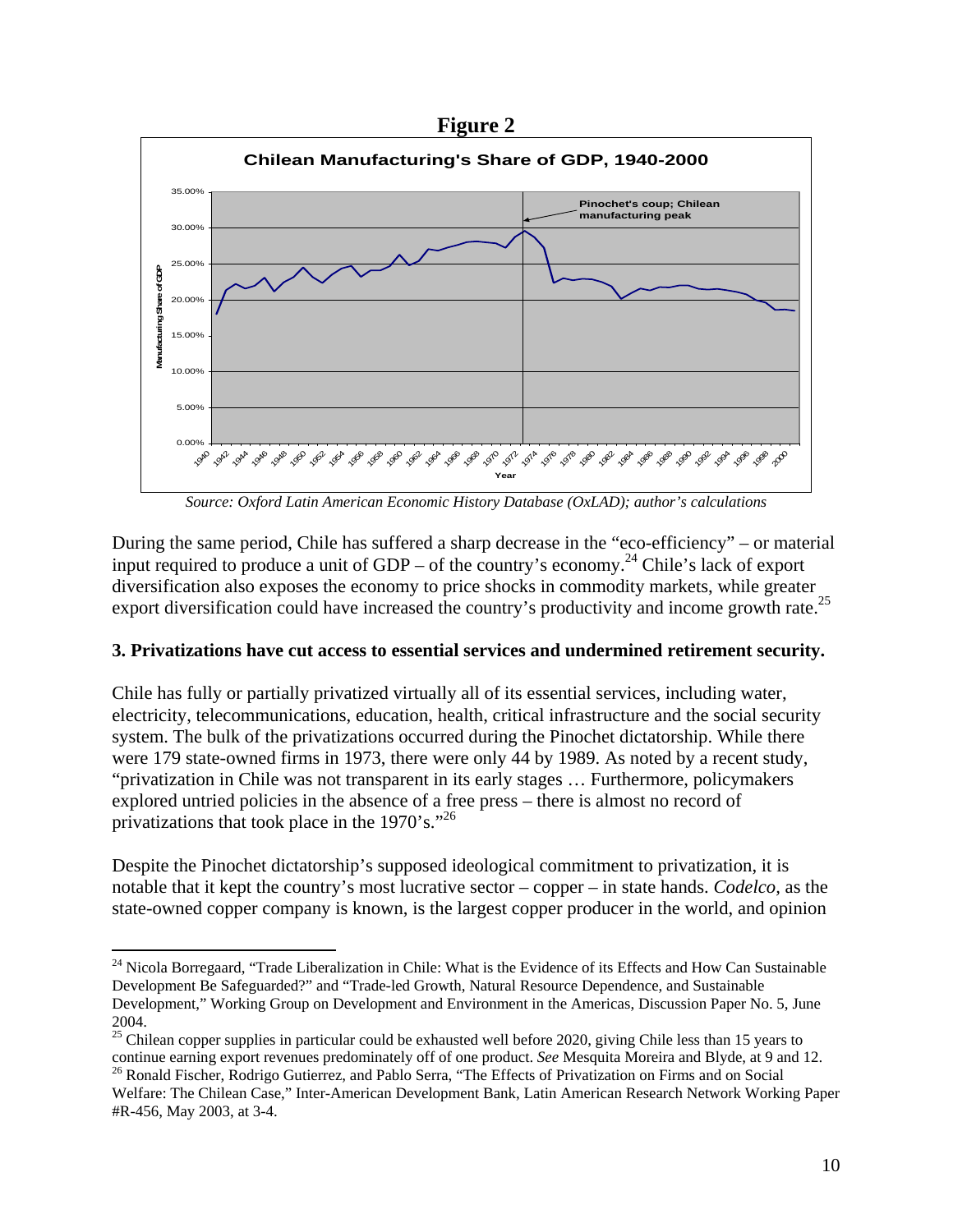polls show that over 90 percent of Chileans oppose privatization of *Codelco*, notwithstanding demands from many neo-liberal pundits to that effect. $27$ 

Despite the mainstream consensus that Chilean privatization went relatively smoothly for a Latin American country, it is telling that leading opinion polls show that a majority of Chileans do not think that privatization has been beneficial for the country.[28](#page-10-1) Moreover, economists at the Inter-American Development Bank have found that while

"privatized firms enjoyed significant improvements in efficiency, … these gains were no different that those experienced by other private firms in their respective economic sectors. This allows us to conclude that *Chilean state-owned enterprises were efficient before privatization*. In terms of profitability, privatized firms in the regulated sector enjoyed particularly sizeable gains. In fact, *employment in those firms increased after privatization, suggesting that they were not overstaffed under government control*. … The profitability in the regulated sector is due to the more efficient use of physical capital and to the fact that *the regulators were unable to transfer increased profits to consumers*" [italics added]. $^{29}$  $^{29}$  $^{29}$ 

This study goes on to show that, contrary to the conventional neo-liberal "wisdom," the privatized utilities that were the most strongly regulated post-privatization experienced larger improvements in efficiency and profitability than those that were less regulated – showing that regulation is not incompatible with improvements in corporate performance.

Below are examples from a few sectors that experienced privatization.

**Water.** Beginning in the late 1980s, the Chilean water system began to be privatized. The driving principle behind this privatization was that individual users should be forced to pay the full cost of their water usage (plus an amount that would allow the private and mostly foreign companies to make a profit), and that any amount of social subsidy should be eliminated. According to a publication put out by the World Bank, despite insignificant expansions of the percentage of the population with access to water production and distribution in Chile, the average real price of water and sanitation services tripled in the dozen years following privatization.<sup>30</sup> The NGO Food & Water Watch has found that hundreds of poor families have been kicked off of water coverage for inability to pay, while the Chilean Organization of Consumers and Users (ODECU), a Chilean public interest organization, reviewed 15,000 water bills and found that water rate increases were at least 100 percent and even reached 200 percent in some cases. $31$ 

<span id="page-10-0"></span><sup>&</sup>lt;sup>27</sup> "Privatize Codelco?" Latin Business Chronicle, September 2005.

<span id="page-10-1"></span><sup>&</sup>lt;sup>28</sup> "LatinoBarómetro Report 2005: 1995-2005, A Decade of Public Opinion," Corporación LatinoBarómetro, at 76.<br><sup>29</sup> Ronald Fischer, Rodrigo Gutierrez, and Pablo Serra, "The Effects of Privatization on Firms and on Social

<span id="page-10-2"></span>Welfare: The Chilean Case," Inter-American Development Bank, Latin American Research Network Working Paper

<span id="page-10-3"></span><sup>#</sup>R-456, May 2003, at iii.<br><sup>30</sup> Gabriel Bitrán and Pamela Arellano, "Regulating Water Services," *Public Policy for the Private Sector*, (World Bank), Note Number 286, March 2005, at 4.

<span id="page-10-4"></span> $31$  Food & Water Watch, "Chile – Water Privatization Showcase," Website, accessed Sept. 18, 2006.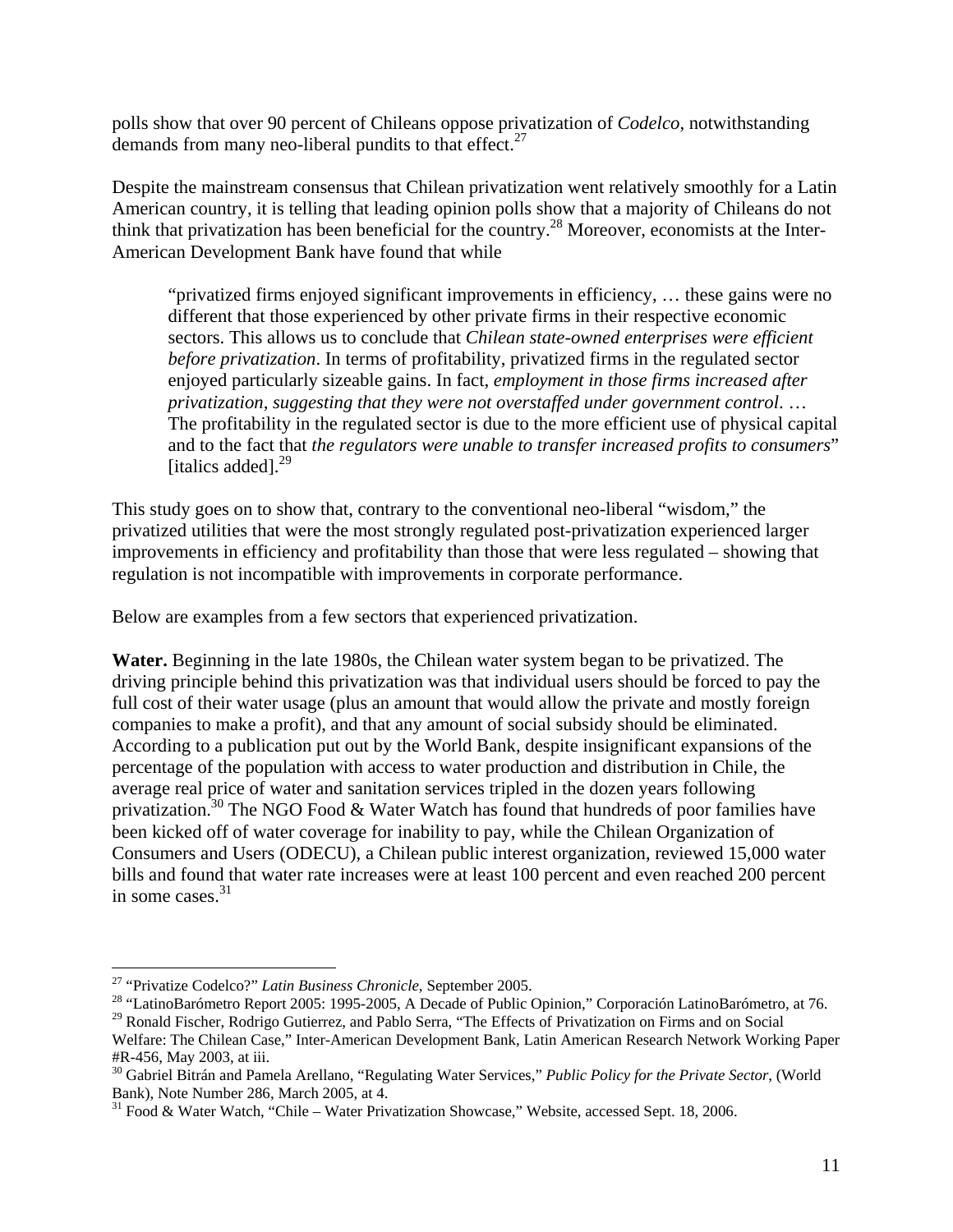**Education.** The Pinochet administration's final act while in office was to partially privatize the school system, creating a system of vouchers and decentralization that drained the public school system of needed resources. According to an investigation by *The New York Times*, in Chile, "private schools spend at least five times more per pupil than the poorest public schools do." In response to student strikes, the Bachelet administration recently announced a set of major investments in the failing public school system. [32](#page-11-0)

**Health.** Chile's partially privatized health care system – where a part of the system is public and a part is private – has led to a bias against adequate coverage for poor and middle class people, as well as the elderly and infirm.<sup>33</sup> The privatized system is twice as costly as the public system, and serves mostly the rich, young and healthy. One study showed that only about a fifth of the population is covered by the system, while 7.2 percent of the private system's beneficiaries were older than  $65.34$  $65.34$ 

President Bachelet, in another sign that Chile is less neo-liberal than some pundits seem to think and that people in Chile know privatization has not yielded socially acceptable results, has announced a series of initiatives to improve access to services, including mandated free hospital care for everyone over 60 years old. Another Bachelet promise is to create 800 new state-funded nursery schools during her four-year term to benefit 25,000 infants. "Inequities begin at the crib, when not all children have the same opportunities," she said. "Because of this, I want to start my government with a clear signal that we want to promote conditions of equality for everybody."<sup>35</sup>

**Social Security and pensions.** Meanwhile, the failure of the privatized Chilean social security system has been widely publicized. According to the Center for Economic and Policy Research, the privatized social security system is much less efficient than a public system would be, since the former is denied the economies of scale in administrative costs that the latter enjoys. In fact, administrative costs in the Chilean social security system are as high as 15 percent a year, as compared with 0.3 percent in the public U.S. system – just one of the many inefficiencies of such a policy.<sup>36</sup> One reason for the inefficiencies is the commissions charged to the pensioner every time she makes a re-allocation of her portfolio assets. According to one study, only three percent of workers knew the commissions charged by the privatized social security fund managers, <sup>[37](#page-11-5)</sup> suggesting that the system is not functionally transparent.

Both candidates in the recent Chilean election agreed that the social security system had to be overhauled, because of the enormous fiscal strain of the privatization on the government. But one

<span id="page-11-0"></span><sup>&</sup>lt;sup>32</sup> Larry Rohter, "Chilean Promised a New Deal; Now Striking Youth Demand It," New York Times, June 5, 2006.

<span id="page-11-1"></span><sup>&</sup>lt;sup>33</sup> Ricardo Sanhueza and Jaime Ruiz-Tagle, "Choosing Health Insurance in a Dual Health Care System: The Chilean Case," *Journal of Applied Economics*, Vol. V, No. 1, May 2002, at 157-184.<br><sup>34</sup> Ronald Fischer, Rodrigo Gutierrez, and Pablo Serra, "The Effects of Privatization on Firms and on Social

<span id="page-11-2"></span>Welfare: The Chilean Case," Inter-American Development Bank, Latin American Research Network Working Paper #R-456, May 2003, at 72.<br><sup>35</sup> Eduardo Gallardo, "President Michelle Bachelet orders free hospital care for Chileans over 60," Associated Press,

<span id="page-11-3"></span>

<span id="page-11-4"></span>March 14, 2006.<br><sup>36</sup> Dean Baker, Testimony Before the House Committee on Ways and Means, Subcommittee on Social Security, "Protecting and Strengthening Social Security," June 16, 2005.

<span id="page-11-5"></span><sup>&</sup>lt;sup>37</sup> Ronald Fischer, Rodrigo Gutierrez, and Pablo Serra, "The Effects of Privatization on Firms and on Social Welfare: The Chilean Case," Inter-American Development Bank, Latin American Research Network Working Paper #R-456, May 2003, at 68.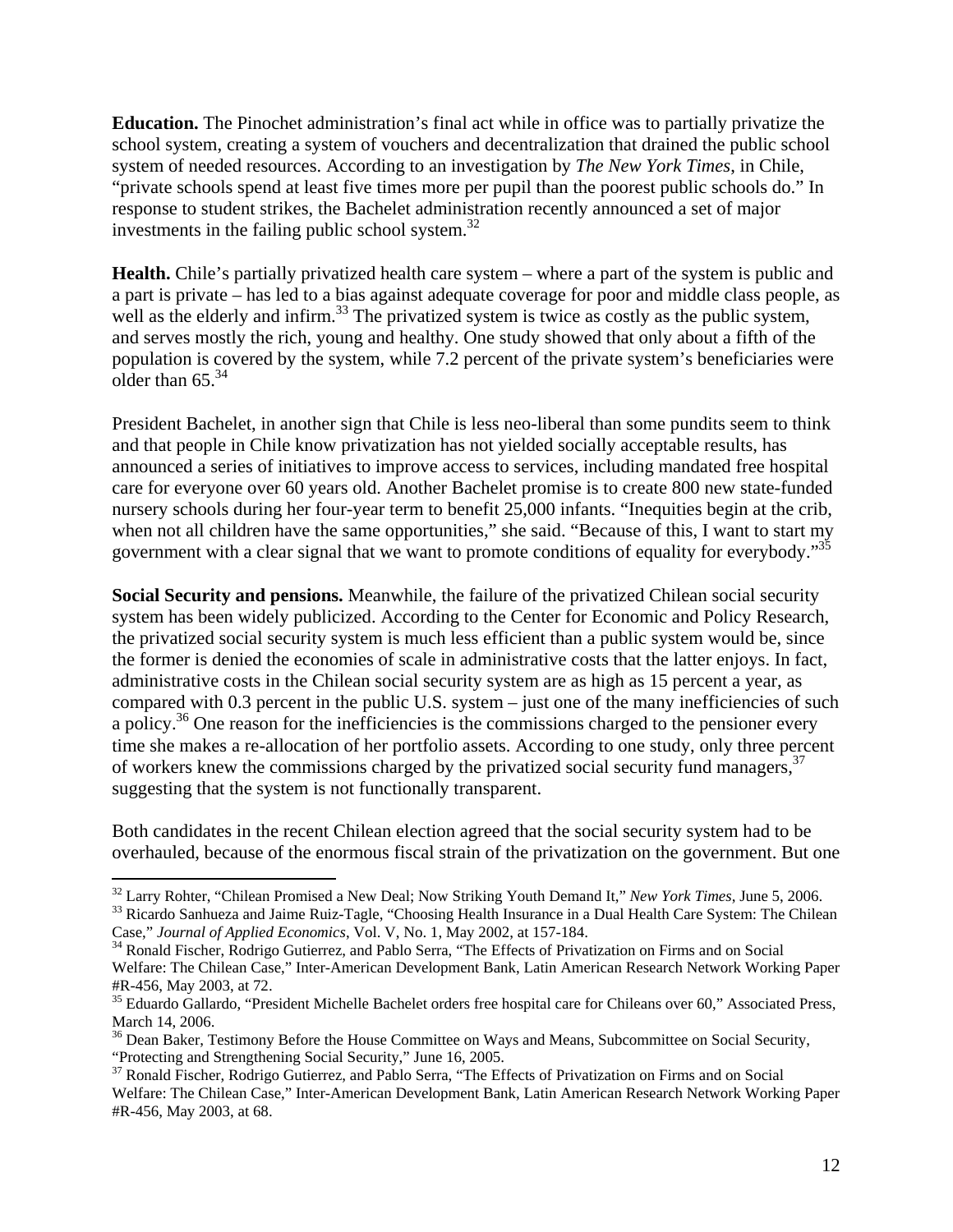of the most telling facts about old-age pensions in Chile is that the all-powerful military dictatorship of Pinochet opted to keep military pensions under state control.<sup>38</sup>

## **Chile's export and growth success based on use of non-neo-liberal policy tools**

#### **1. Chile's growth boom occurred after the restoration of the pragmatic use of state policies following Pinochet's extreme free market experiment.**

The first generation of neo-liberal policies in Chile was imposed by the brutal Pinochet military dictatorship that "disappeared" and murdered over  $3,000$  people.<sup>39</sup> In the words of one observer, an uncritical celebration of the Chilean model – particularly in the years of the dictatorship – is like celebrating "that Hitler's rearming of Germany pulled their economy out of the Depression. Except that in the case of Chile, those who would defend the destruction of democracy cannot even point to an economic boom ushered in by fascism."<sup>40</sup> Indeed, Chilean growth only took off in a sustained fashion after the years of radical economic experimentation by the Pinochet regime were brought to a close.

Many propagators of the "miracle of Chile" myth confuse the early Pinochet period – which was much closer to a "free market" system but was also a massive economic failure – and the late Pinochet period and return to democracy, when pragmatic use of both the market *and* state policies was the norm. Despite substantial rates of export growth in the early years of the Pinochet dictatorship, sustained income growth did not follow: in 1975, less than two years after Pinochet's massive opening of the economy, gross domestic product (GDP) actually *contracted*  nearly 15 percent. Furthermore, the indiscriminate liberalization of the early years – which included the elimination of all non-tariff barriers and a steep reduction of customs tariffs – started the long-term contraction of the manufacturing sector discussed above.

In the words of Nobel Prize in Economics winner Joseph Stiglitz, while Pinochet's deregulation of the banking sector led to financial crises in the 1970s and 80s, the 1990s through the present represented a period of "success of combining market with appropriate regulation." Or in the words of Chile's finance minister under the first post-Pinochet, democratic government: "If you compare the performance of the economy in the best Pinochet years with the performance of the economy [during] democracy, I challenge you to find one single economic or social indicator in which democracy hasn't performed much better."<sup>[41](#page-12-3)</sup>

### **2. The Chilean government employed active trade policies and subsidies.**

Indeed, in order to strengthen the link between export growth and the rest of the economy, the Chilean government undertook a series of ambitious, state-led economic policies that are more

<span id="page-12-0"></span> $\overline{a}$ <sup>38</sup> Dan Restrepo, "The Chilean Heroes of Social Security Privatizers," Center for American Progress column, Dec.

<span id="page-12-1"></span>

<span id="page-12-3"></span><span id="page-12-2"></span>

<sup>&</sup>lt;sup>39</sup> Chilean National Commission for Truth and Reconciliation "Rettig Report," February 1991.<br><sup>39</sup> Chilean National Commission for Truth and Reconciliation "Rettig Report," February 1991.<br><sup>40</sup> Mark Weisbrot's column, Cente Economy," Transcript on PBS.org, May 2003.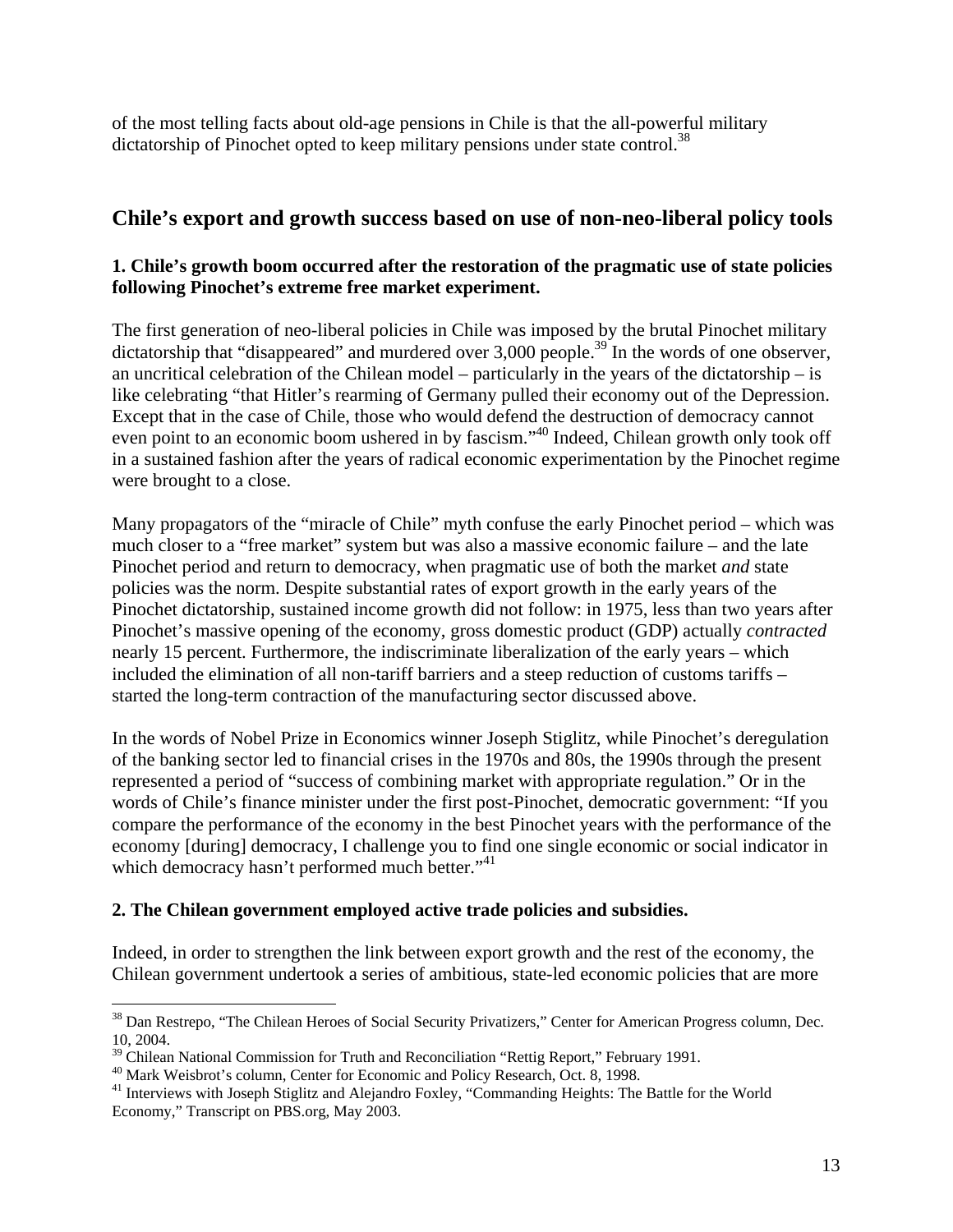commonly associated with non-neo-liberal South Korea than with the preferred neo-liberal policy recommendations. These included: $42$ 

- A comprehensive system of "duty drawbacks" for exporters, as well as other tax benefits. The system reimburses Chilean exporters for any tariffs they pay to import capital or other inputs, and has special incentives for small scale exporters, as well as those firms that specialize in non-traditional exports.<sup>43</sup> Special additional tax credits and duty benefits were provided to develop the auto industry. This mechanism is a classic tool for promoting exports while limiting imports, defying simplistic notions of "trade openness." The total value of these benefits amounted to a subsidy to the private sector of hundreds of millions of dollars a year. The Chilean policy – part of which is still in place – also promotes export diversification away from natural resources by favoring producers of alternative products.
- An aggressive governmental export agency *ProChile* that collects information on foreign markets for private sector exporters back home.<sup>44</sup> A related program helps provide government funds to pay the fees for any consultants that exporting firms hire to help promote exports or improve management.
- A partially state-owned venture capital organization *Fundación Chile* that funds private sector technological innovation and dissemination and builds "demonstration companies." This agency, which enjoys a government subsidy and 50 percent of whose equity is government-owned, specializes in developing companies in high-tech and other favored industrial clusters, and then selling off the companies to the private sector once they become competitive. Examples include the development of the salmon fishery industry in the initial phases, and then ongoing technological support, such as through improvements in salmon sanitary practices. In 2003-04, *Fundación Chile* leveraged \$3 million to create companies, with accompanying private funds of  $$12$  million.<sup>45</sup>
- Extensive alternative sources of public export financing including from the government Production Financing Corporation (CORFO, for its Spanish initials) – that favor nontraditional exports and the import of capital inputs into exportable products. CORFO also offers "export insurance… which subsidizes 50% of the cost of insurance against the risk that the exports will not be paid for."<sup>46</sup>
- A handful of public agencies that offers financing for production and professional training that benefit exporting as well as non-exporting firms.
- Substantial government investment in expanding roads, ports, and other infrastructure, as well as the funding of technical education for professionals involved in commerce and

 $\overline{a}$ 

<span id="page-13-0"></span> $42$  Manuel R. Agosin, "Trade and growth in Chile," Economic Commission for Latin America and the Caribbean Review, August 1999; and Carla Macario, "Chile: from policies that subsidize exports to policies that enhance competitiveness," *Integration & Trade Journal*, Institute for the Integration of Latin America and the Caribbean, Department of Integration and Regional Programs, Inter-American Development Bank, January-August 1998. 43 Interestingly, this policy is not associated with significant wage growth for unskilled workers. *See* Ivan T.

<span id="page-13-1"></span>Kandilov, "Do Exporters Pay More? Plant-level Evidence from an Export Refund Policy in Chile," University of Michigan, Ann Arbor, unpublished, October 2004.<br><sup>44</sup> Ironically, *ProChile*, an agency that was created out of industrial policy, is one of the biggest propagators of the

<span id="page-13-2"></span>myth of "Chile as free market." In a blurb for the 2004 Asia-Pacific Economic Cooperation Summit, *ProChile* celebrates Chile's "unwavering commitment to market liberalization." *See* "Chile's Economy," at

http://www.apec2004.cl/index.asp?CatID=11&idioma=ing. 45 *See* Agosin at 94; *FundacionChile.cl* website. 46 Macario at 118-119.

<span id="page-13-4"></span><span id="page-13-3"></span>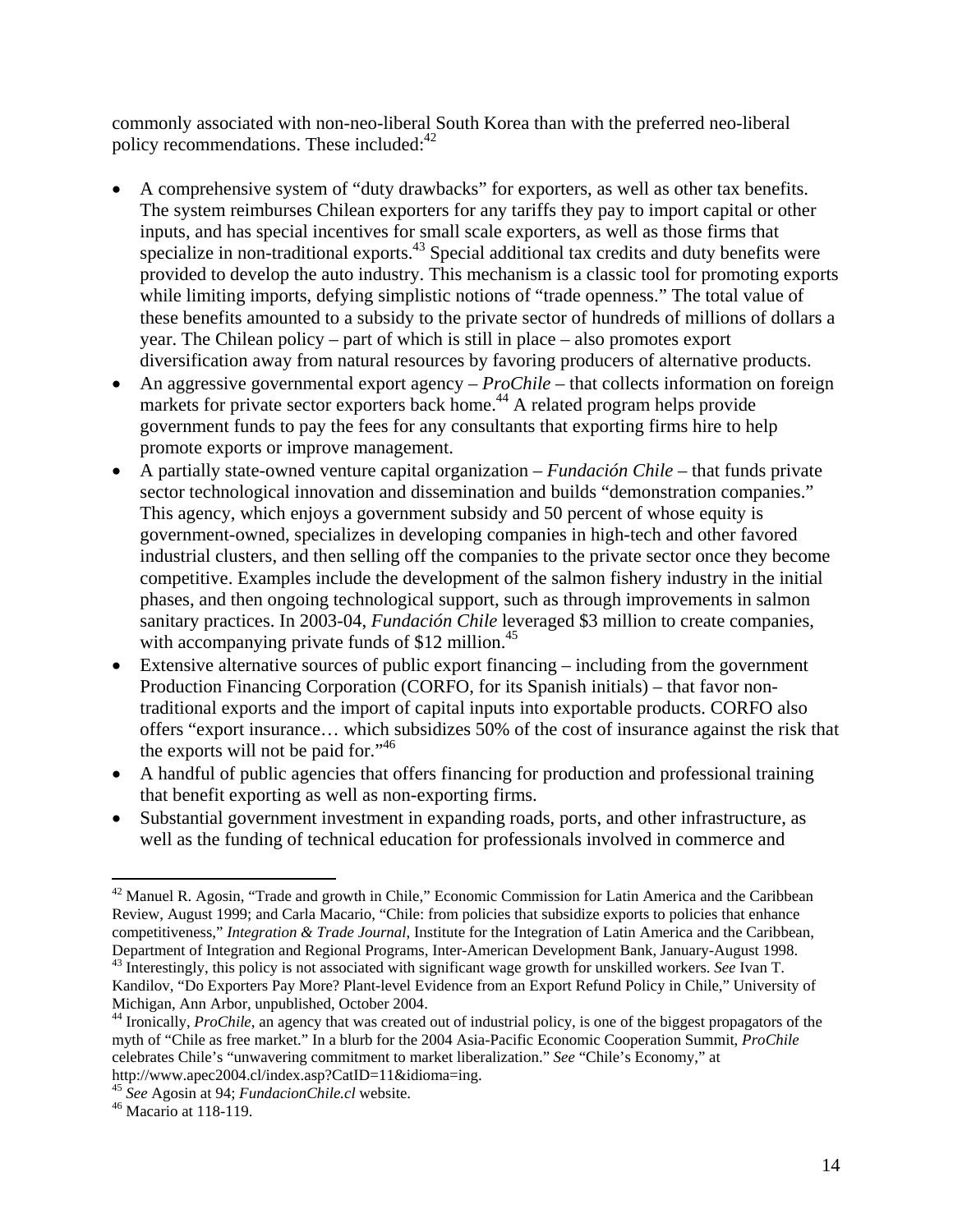economic development. While neo-liberals acknowledge the need for this investment in theory, in practice, the tight fiscal and monetary policies required by the IMF and World Bank have deprived many countries of the revenues needed to pursue this type of investment.

#### **3. The Chilean government has re-regulated the finance sector to bring stability.**

After eliminating most restrictions on speculative inflows of foreign capital and experiencing severe financial problems during the Pinochet dictatorship, the Chilean government in later years acted to limit such destabilizing capital flows by establishing the very sorts of capital controls shunned by neo-liberals. While keeping the doors wide open for actual foreign direct investment, the government required that those obtaining loans or financial investment from abroad, including investments in the Chilean stock market, deposit a 30 percent non-interest-bearing compulsory reserve requirement (to be maintained for one year, regardless of the term of the financial instrument involved). Such a policy gives strong incentives for foreigners to invest in Chile, but only if they plan on making productive investments, which are more likely to lead to job creation and other benefits for Chile. "This system is very costly for short-term flows but has only a low cost for those with a time horizon of more than one year," according to a study written for the United Nations Economic Commission for Latin America and the Caribbean  $(ECLAC).<sup>47</sup>$ 

Research also shows that Chilean financial regulators have been unusually adept in controlling the banking sector and the financial derivatives markets – feats which many *developed* countries cannot often manage. Economists at the Central Bank of Chile credited the wide-ranging system of bank regulations in Chile for the country's relatively healthy corporate governance – unusual for an economy such as Chile's in which a few major holding groups control wide swaths of the private sector. [48](#page-14-1)

Economists Randall Dodd and Stephany Griffith-Jones explain in a forthcoming paper how three government bodies in Chile regulate the financial derivatives markets, including the Central Banking, the Superintendent of Banking, and the pension fund regulator. These bodies set limits on the maximum foreign exchange exposure and other requirements that pension fund managers in Chile must meet. This leads to financial markets in Chile working exceptionally well, and also offers protections from the instabilities that plague many developing country markets.<sup>49</sup>

These capital management policies, which are very different from the standard neo-liberal model favoring deregulation, also included a tax on foreign borrowing (which limited Chilean firms' exposure to exchange rate risk) and a strengthening of banking regulations. As a consequence, "the appreciation of the Chilean currency and the current account deficit (as a share of GDP) were smaller than in other Latin American countries that were also recipients of large capital inflows," according to the Political Economy Research Institute.<sup>50</sup> These currency controls

<span id="page-14-0"></span> $47$  Agosin, at 90.

<span id="page-14-1"></span><sup>&</sup>lt;sup>48</sup> Manuel R. Agosin and Ernesto Pastén H., "Corporate Governance in Chile," Central Bank of Chile Working Paper No. 209, May 2003.

<span id="page-14-2"></span><sup>&</sup>lt;sup>49</sup> Randall Dodd and Stephany Griffith-Jones, "Report on Chile's Derivatives Markets," Economic Commission for Latin America and the Caribbean, forthcoming report, 2006.

<span id="page-14-3"></span>Latin America and the Caribbean and Jomo K.S., "Capital Management Techniques in Developing Countries: An Assessment of Experiences from the 1990s and Lessons for the Future," Political Economy Research Institute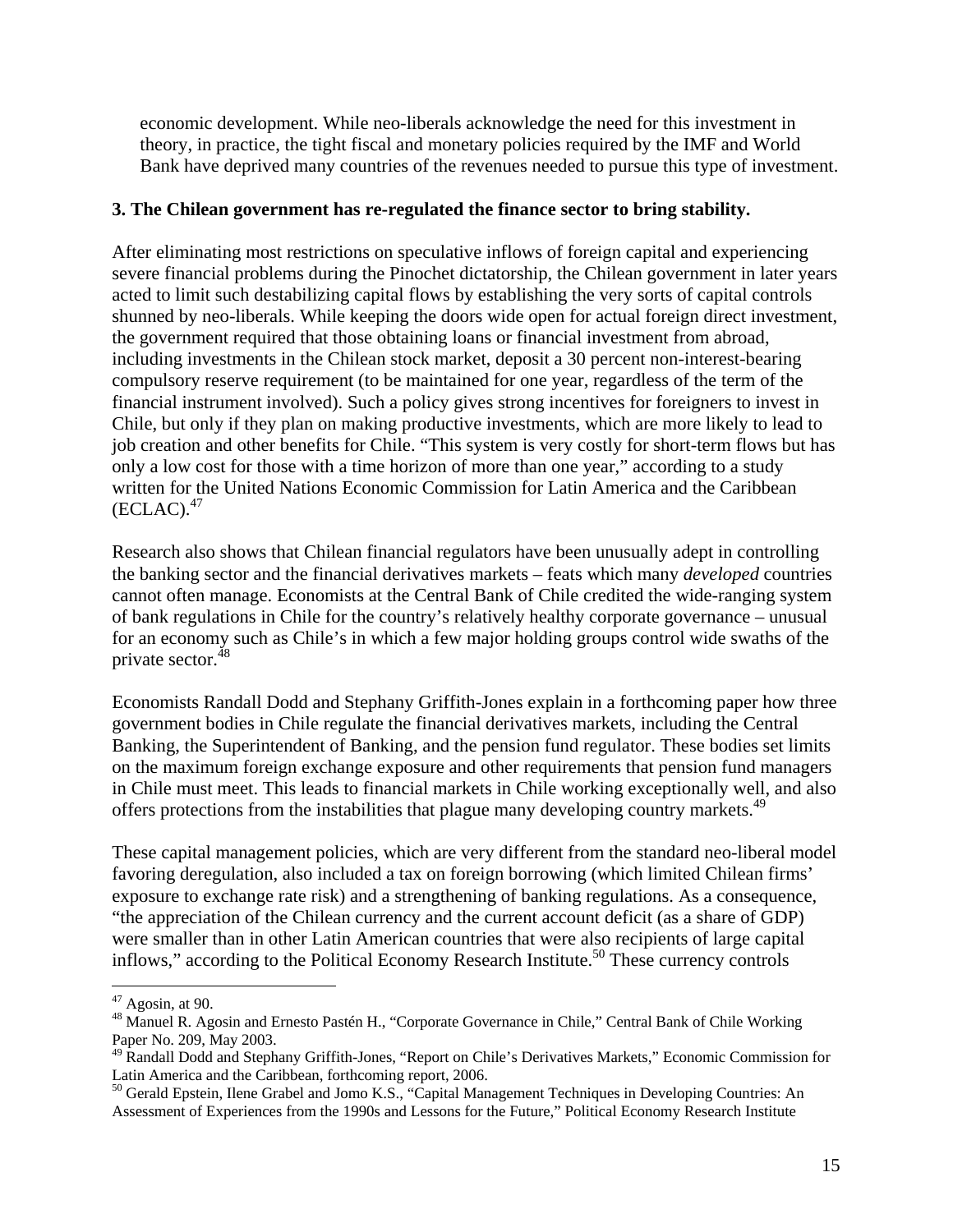worked to insulate Chile from the 1995 "Tequila Crisis" that pummeled other Latin American currencies after Mexico's peso crash, and from fallout after the 1997 Asian Financial Crisis spread to numerous other developing countries.

## **WTO and U.S.-Chile FTA threaten Chile's progress**

Many of the non-neo-liberal policies that have been the source of Chile's past success are at risk of being the latest casualties of the neo-liberal model. Since 1995, Chile has been a WTO member, and in 2004, Chile implemented a trade agreement with the United States. The tools that set Chile apart as a country willing to experiment with non-neo-liberal policy tools deemed appropriate for the local context are precisely those most threatened by WTO and U.S.-Chile FTA rules.

For instance, the Chilean government believes that its highly successful duty drawback system and several sectoral policies (such as the auto sector policies) are WTO-illegal export subsidies, and has thus voluntarily eliminated or dramatically reduced the scope of these policies in 2003.<sup>[51](#page-15-0)</sup> In ECLAC's estimation, if Chile does not retain its historic, extensive coordination between the private and public sectors, the country "will run the risk of having an increasing concentration of a relatively small range of natural resource-intensive commodities, thereby increasing the economy's vulnerability to external shocks."<sup>52</sup>

There are also ample concerns about the U.S.-Chile FTA, which led to a surge in bilateral trade (in Chile's case nearly doubling from \$6 billion in 2003 to \$11 billion in 2005).<sup>53</sup> Despite this, U.S. foreign direct investment (FDI) in Chile is a far lower share of total FDI in Chile since the FTA was signed that it has been historically. Since 1974, the United States has been the top foreign investor in Chile, representing an average share of 26.5 percent of all FDI in Chile. Focusing on just 2004-05, however, the United States' FDI share sunk to 2.8 percent, far behind Spain's share of 60.8 percent, and behind that of Australia, Canada, and the United Kingdom. The drop in the United States' relative share of FDI goes against the neo-liberal justifications for the signing of a trade agreement, which argue that FDI is one of the main reasons – if not the very top reason – for signing such a pact. *ProChile* has hypothesized that U.S. FDI may be increasingly diverted to Asian countries,<sup>54</sup> a fact which further exposes the falseness of the

 <sup>(</sup>University of Massachusetts Amherst) Working Paper No. 56, April 2003, at 12-18. For further evidence of Chile's successful insulating of the harmful effects of speculative, short-term capital inflows, *see* Gabriel Palma, "The Three Routes to Financial Crises: The Need for Capital Controls," Center for Economic Policy Analysis, Working Paper No. 18, November 2000.<br><sup>51</sup> Chile voluntarily reported these "subsidies" to the WTO's Committee on Subsidies and Countervailing Measures

<span id="page-15-0"></span>every year through 2004, after the elements of the policies that Chile considered WTO-illegal had been eliminated. *See* Chile, "Updating and New and Full Notifications Pursuant to Article XVI.1 of the GATT 1994 and Article 25 of the SCM Agreement," WTO's Committee on Subsidies and Countervailing Measures, G/SCM/N/95/CHL, March 24, 2004.

<span id="page-15-1"></span><sup>52</sup> *See* Macario, at 129. According to the USTR's 2006 *National Trade Estimate Report on Foreign Trade Barriers,*  Chile's tax and duty incentives to exports are still in place.<br>
<sup>53</sup> Chilean imports from the United States grew faster than Chilean exports to the United States, even though Chile

<span id="page-15-2"></span>still maintains its trade surplus with the United States. *See* Ortega 2006.<br><sup>54</sup> Ibid.

<span id="page-15-3"></span>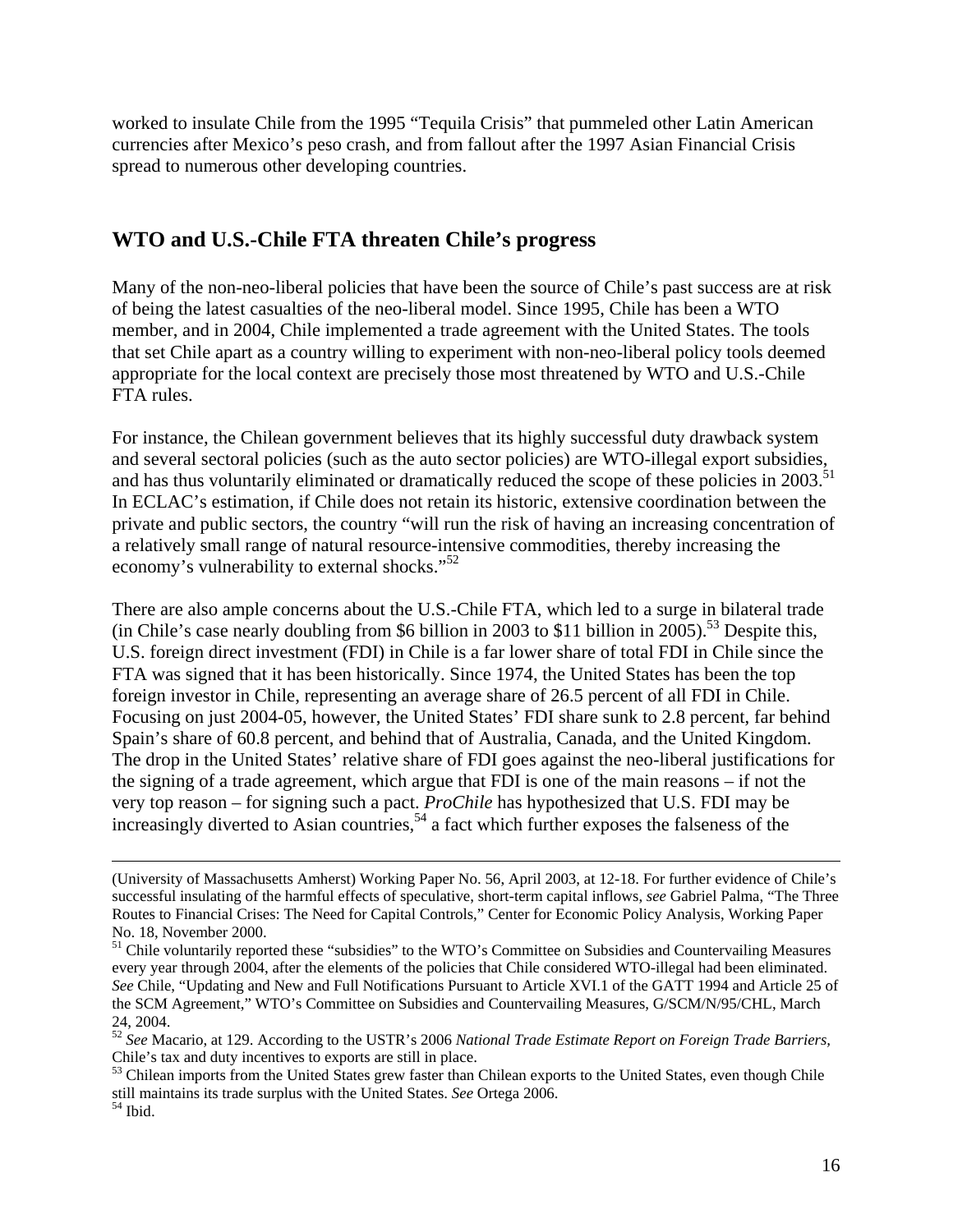argument – made constantly by officials in Washington and elsewhere – that FTAs help insulate Latin American countries from losing out to Asia as U.S. investors increasingly shift their attentions eastward.

Furthermore, the future prospects for sound financial regulation are being undermined by the U.S.-Chile FTA. As a condition for signing the pact, the Bush administration required that Chile forswear the use of most forms of capital controls. Article 10.8 of the U.S.-Chile FTA states that out that "Each Party shall permit all transfers relating to a covered investment to be made freely and without delay into and out of its territory," and goes on to spell out that this includes all forms of profit repatriation, dividend, interest and other financial payments.<sup>55</sup>

Jagdish Bhagwati – one of the world's fiercest proponents of trade liberalization – testified before the U.S. Congress that the consensus in the economics profession was that capital controls can be effectively used to avoid rapid financial outflows. Bhagwati said that the U.S.-Chile FTA's effective prohibition of the application of capital controls is "difficult to understand in terms of economics," and worried that linking the two issues would bring "trade liberalization … into disrepute."[56](#page-16-1) 

Further, the FTA could chill the improvement of Chilean environmental regulations, by imposing draconian investment rules that give foreign investors rights to challenge domestic environmental regulations.<sup>57</sup> Similar investment rules in the NAFTA led to U.S. and Canadian investors suing the Mexican government for over a billion dollars in claims. In these cases, foreign investors claimed damages for scores of policies, ranging from environmental regulations to economic development policies that would not have been grievable under U.S. law.<sup>58</sup>

Chile's current trade strategy is to complete the Doha Round and accumulate as many bilateral trade agreements as possible. However, preliminary research by Inter-American Development Bank economists suggests that the main constraint on Chile's continued export growth is not the trade barriers on which these negotiations are focused, but is transportation costs, both to Chile's export markets in Asian countries, as well as to its Latin American neighbors on the other side of

1

<span id="page-16-0"></span><sup>&</sup>lt;sup>55</sup> U.S.-Chile Free Trade Agreement, Chapter 10, Article 10.8. Provisions elsewhere in the agreement (such as in Chapter 12 on "Financial Services," Article 12.10.3), while seeming to offer some exceptions to Article 10.8, do not in fact permit governments to use capital controls to protect the nation's currency, or allow the government to distinguish between national and foreign investors – a key distinction in any financial crisis that involves foreign

<span id="page-16-1"></span><sup>&</sup>lt;sup>56</sup> Jagdish Bhagwati, Testimony Before the House Committee on Financial Services, Subcommittee on Domestic and International Monetary Policy, Trade, and Technology, April 1, 2003.

<span id="page-16-2"></span><sup>&</sup>lt;sup>57</sup> Kevin Gallagher, Frank Ackerman, Hernan Blanco and Annie Dufey, "Marginalizing Environmental Impacts: Comments on USTR's Environmental Review of U.S.-Chile Free Trade Agreement," Globalization and Sustainable Development Program, Tufts University, November 2001.<br><sup>58</sup> Mary Bottari and Lori Wallach, "NAFTA's Threat to Sovereignty and Democracy: The Record of NAFTA

<span id="page-16-3"></span>Chapter 11 Investor-State Cases 1994-2005," Public Citizen's Global Trade Watch, February 2006. In one notable case, the U.S. firm Metalclad sued the Mexican federal government under a secret NAFTA tribunal for a provincial government's denial of a permit to expand a toxic waste dump into a protected ecological reserve. Throughout the case, the provincial government of San Luis Potosí (which had denied Metalclad's request for a permit) was pressured into weakening its environmental regulations, and at one point, the Mexican federal government even tried to pressure the province to fork over the \$15.6 billion that the NAFTA tribunal has instructed the federal government to pay Metalclad. The 12-year track record of similar cases under NAFTA shows how FTA investment rules undermine public interest regulation, and even federalism.